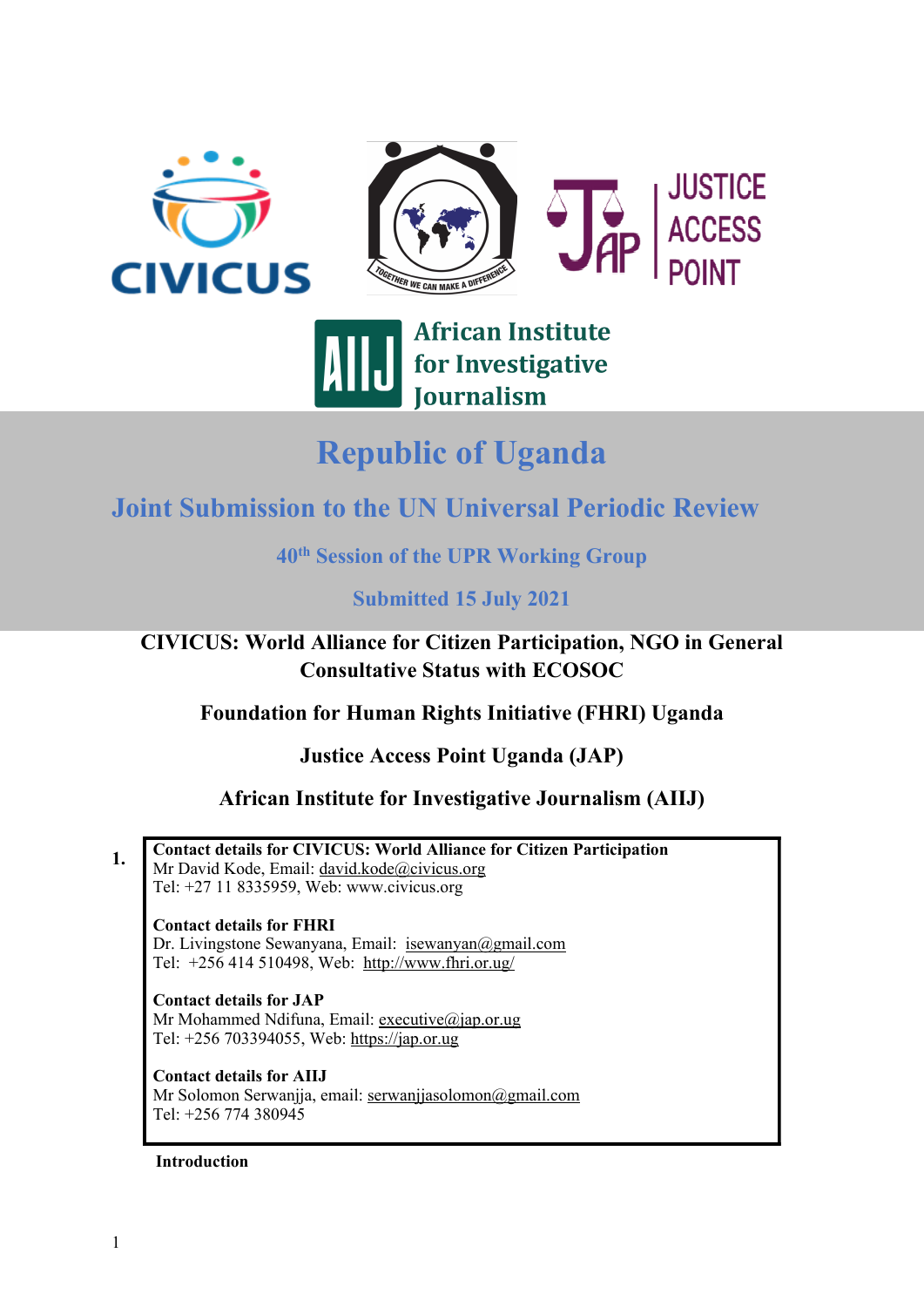- **1.1** CIVICUS is <sup>a</sup> global alliance of civil society organisations (CSOs) and activists dedicated to strengthening citizen action and civil society around the world. Founded in 1993, CIVICUS has members in more than 180 countries throughout the world.
- **1.2** Foundation for Human Rights Initiative (FHRI) is <sup>a</sup> civil rights advocacy organisation that works to enhance respec<sup>t</sup> for human rights, democracy and the rule of law; mobilises and empowers citizens with human rights knowledge and voter education for accountability; improves access to justice; and advocates for <sup>a</sup> human rights responsive policy and legislative framework.
- **1.3** Justice Access Point (JAP) is <sup>a</sup> Uganda-based CSO established in 2018 with <sup>a</sup> mandate to operate nationwide to preven<sup>t</sup> atrocity crimes; counter hate speech and violent extremism; preven<sup>t</sup> statelessness; and promote the rule of law and human rights. JAP undertakes advocacy, research and capacity building.
- **1.4** The African Institute for Investigative Journalism (AIIJ) is <sup>a</sup> media organisation focusing on providing investigative journalism with <sup>a</sup> home on the African continent. At AIIJ, investigative journalism is promoted with an aim of contributing towards media practice that impacts and causes social changes. Informed by the principles of human rights and social justice, we seek to use journalism as <sup>a</sup> tool for promoting social accountability, inform public discourse and create <sup>a</sup> nurturing space for professional and passionate investigative journalists.
- 1.5 In this submission CIVICUS, JAP, FHRI and AIIJ outline concerns relating to restrictions on the freedoms of association, peaceful assembly and expression and threats faced by human rights defenders (HRDs) in Uganda since its previous UPR examination. We outline several concerning examples that are illustrative of actions taken by the governmen<sup>t</sup> to curb fundamental freedoms. Moreover, we highlight the failure of the governmen<sup>t</sup> to uphold and implement some of the recommendations received during its 2nd UPR cycle relating to these issues and provide follow-up recommendations.
- **1.6** During its previous review on 3 November 2016, during the 26<sup>th</sup> Session under the UN Working Group on the UPR, the Republic of Uganda accepted 18 recommendations and noted 23 related to the space for civil society (civic space).  $\frac{1}{1}$  The Republic of Uganda agreed to take steps to protect assembly rights in line with its international obligations under the International Covenant on Civil and political Rights (ICCPR), to which Uganda is <sup>a</sup> state party, and provisions of the 1995 Uganda Constitution (recommendation 111.5). Uganda also agreed to amend all laws that are contrary to its national and international obligations to respect, protect and promote the freedoms of expression and assembly (recommendation 111.3) and to guarantee the freedom of expression, particularly the possibility to express criticism and opinion regarding acts of governmen<sup>t</sup> (recommendation 111.73).
- **1.7** In addition, the Republic of Uganda agreed to ensure that HRDs can perform their legitimate duties, free from any harassment and intimidation, in line with international standards including the UN Declaration on Human Rights Defenders (recommendation 111.76). It agreed to assure the full respec<sup>t</sup> of the freedoms of association and peaceful assembly and bring to account security officers who use excessive force against peaceful demonstrations (recommendation 111.84). Despite these explicit commitments, the rights to the freedoms of association, peaceful assembly and expression remain threatened and HRDs and CSOs are targeted for the work they do.
- **1.8** We are particularly concerned by the promulgation of restrictive laws that severely constrain the freedom of expression and impede the work of independent media houses. Since its last review, Uganda has passed laws that aim to curtail civil society freedoms and restrict

<sup>&</sup>lt;sup>1</sup> 'Universal Periodic Review - Uganda', UN Human Rights Council 26<sup>th</sup> Session, Universal Periodic Review, 16 November 2016, <https://www.ohchr.org/EN/HRBodies/UPR/Pages/UGindex.aspx>.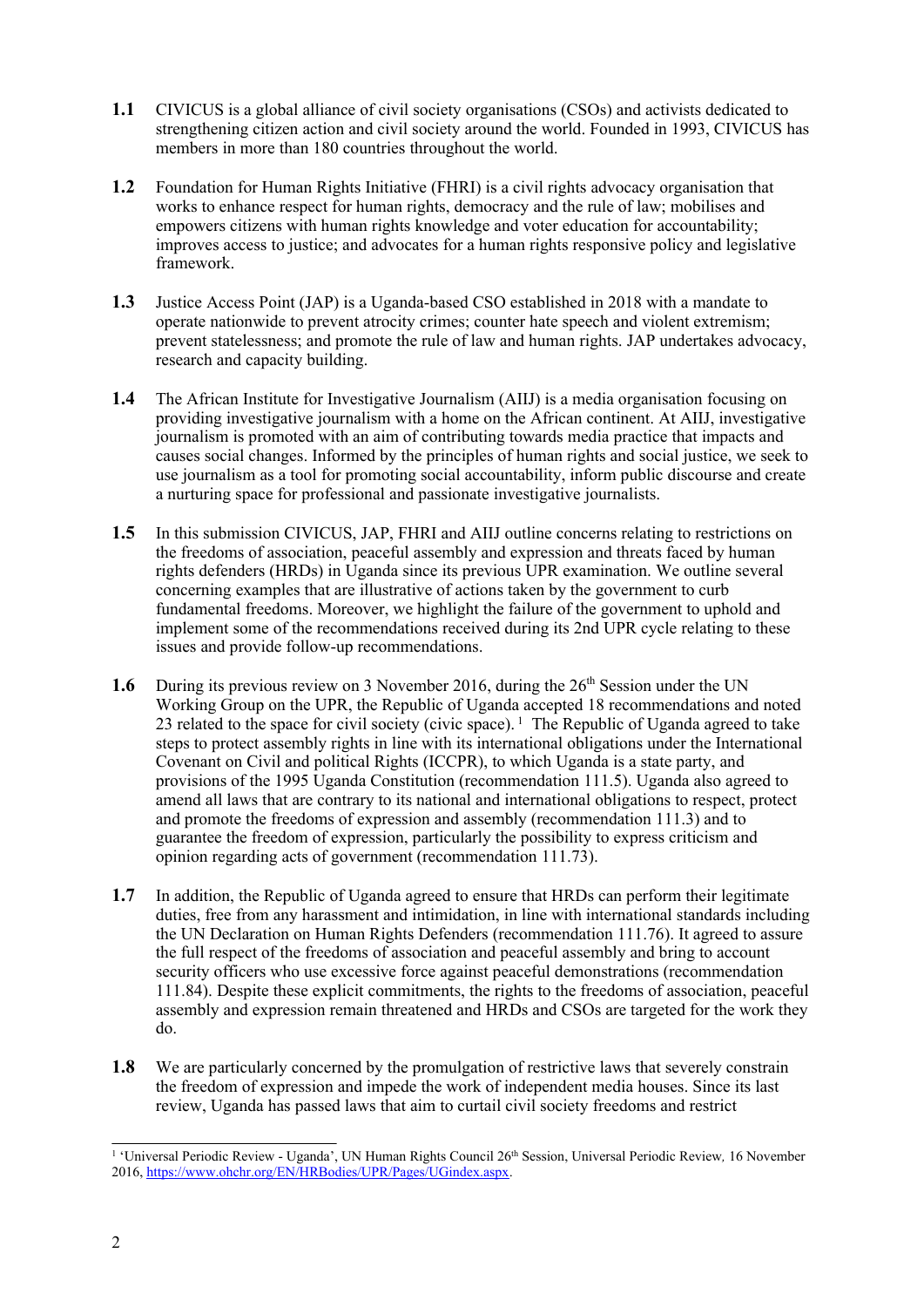independent reporting by media houses. Journalists have been shot at with live ammunition while undertaking their journalistic activities. Some have been physically assaulted and had their equipment seized while covering protests.

- **1.9** We are also concerned by the harassment, judicial persecution and intimidation of HRDs because of the work they do. HRDs have been physically assaulted by state and non-state personnel and some are regularly summoned to repor<sup>t</sup> to the police based on fictitious accusations in an effort to intimidate them. Debates on human rights, corruption in government, good governance and political succession are increasingly stifled. We are particularly concerned about acts of intimidation and attacks on citizens, HRDs, CSOs and journalists in the period leading up to, during and after the presidential and parliamentary elections on 14 January 2021.
	- **1.10** As <sup>a</sup> result of these issues, civic space in Uganda is currently classified as 'repressed' by the CIVICUS Monitor, indicating the existence of severe civic space restrictions. 2
		- . Section 2 of this submission examines Uganda'<sup>s</sup> implementation of UPR recommendations and compliance with international human rights standards related to the protection of HRDs and civil society activists.
		- Section 3 examines Uganda's implementation of UPR recommendations and compliance with international human rights standards concerning the freedom of expression and media freedom, and attacks on journalists.
		- . Section 4 examines Uganda'<sup>s</sup> implementation of UPR recommendations and compliance with international human rights standards related to the freedom of peaceful assembly.
		- $\bullet$  Section 5 examines Uganda'<sup>s</sup> implementation of UPR recommendations and compliance with international human rights standards conceding the freedom of association.
		- . Section 6 contains recommendations to address the concerns raised and advance implementation of recommendations under the 2nd cycle.
		- . An annex on the implementation of 2nd cycle UPR recommendations related to civic space is in section 7.

#### **Judicial persecution, harassment and intimidation of HRDs and CSO members**

**2.1** Under Uganda'<sup>s</sup> examination under the 2nd UPR cycle, the governmen<sup>t</sup> received 16 recommendations on the protection of HRDs and civil society representatives.<sup>3</sup> Eleven recommendations were accepted and five noted. Among other recommendations, the governmen<sup>t</sup> committed to appreciate fully the role played by civil society and continue working with CSOs in <sup>a</sup> transparent, accountable and cooperative manner. <sup>4</sup> However, as evidenced below, the governmen<sup>t</sup> has partially implemented one recommendation, pertaining

<sup>&</sup>lt;sup>2</sup> CIVICUS Monitor: Uganda, <https://monitor.civicus.org/country/uganda>.

<sup>3</sup> 'Promoting and strengthening the universal Periodic Review, Uganda'<sup>s</sup> responses to recommendations', UPR Info, 2 June 2017, [https://www.upr-info.org/en/review/Uganda/Session-26---November-2016/Review-in-the-Working-Group](https://www.upr-info.org/en/review/Uganda/Session-26---November-2016/Review-in-the-Working-Group#top).

<sup>4</sup> 'Report of the Working Group on the Universal Periodic Review; Uganda', United Nations General Assembly, 27 December 2016, [https://www.upr-info.org/sites/default/files/document/uganda/session\\_26\\_-](https://www.upr-info.org/sites/default/files/document/uganda/session_26_-_november_2016/recommendations_and_pledges_uganda_2016.pdf) [\\_november\\_2016/recommendations\\_and\\_pledges\\_uganda\\_2016.pdf](https://www.upr-info.org/sites/default/files/document/uganda/session_26_-_november_2016/recommendations_and_pledges_uganda_2016.pdf).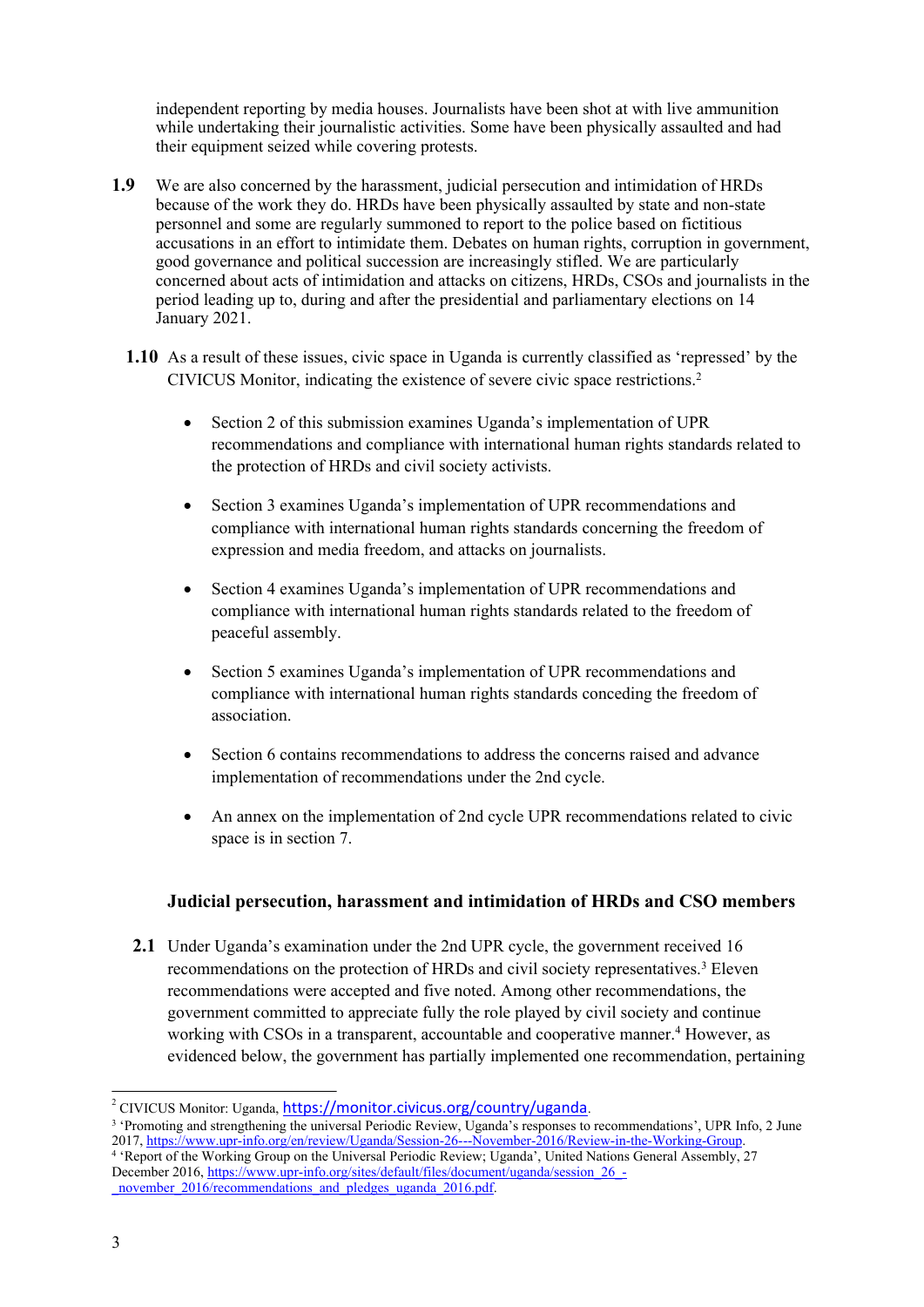to <sup>a</sup> National Action Plan on Human Rights (NAP), and failed to implement the other recommendations.

- **2.2** At the legislative level, Uganda has taken some steps to protect the rights and acknowledge the work of HRDs. In March 2019, President Museveni assented to the Human Rights (Enforcement) Act, 2019, which provides for <sup>a</sup> mode of prosecuting human rights cases and creates individual liability for state agents who engage in human rights violations against all people, including HRDs. The Prevention and Prohibition of Torture Act, 2012 is <sup>a</sup> comprehensive law intended to prohibit and criminalise torture by both state and non-state actors. Further, the Ugandan Parliament is in its final stages of enacting the Human Rights Defenders Protection Bill, 2020 that seeks to provide <sup>a</sup> framework for the recognition and protection of the work and activities of HRDs to guarantee <sup>a</sup> safe and enabling environment in which HRDs can operate freely.
- 2.3 At the policy level, the government of Uganda has developed the NAP.<sup>5</sup> One of the objectives of the NAP is to build the capacity of the governmen<sup>t</sup> and citizens in the protection and promotion of human rights. While arguably certain parts of the NAP have been implemented, its ability to serve as an overarching framework to guide the implementation of human rights in Uganda has been severely undermined by the multiple revisions and failure of governmen<sup>t</sup> to officially adopt the NAP. This has called into question the commitment of the governmen<sup>t</sup> to implement its UPR recommendations fully.
- **2.4** However, even with this apparently progressive legal and policy framework, the governmen<sup>t</sup> has not adequately protected HRDs. HRDs continue to be subjected to attacks, threats, judicial persecution and intimidation.
- **2.5** Article 12 of the United Nations Declaration on Human Rights Defenders mandates member states to take the necessary measures to protect HRDs. The ICCPR guarantees the rights to the freedoms of association and peaceful assembly. However, it is <sup>a</sup> matter of deep concern that HRDs engaged in legitimate activity are subjected to judicial persecution, threats and harassment. Some are arrested on fictitious charges, which are sometimes dismissed in court, while state and non-state personnel intimidate and assault HRDs in attempts to dissuade them from doing their work.
- **2.6** On 24 April 2019, police officers at the Uganda Police Force Headquarters in Naguru, Kampala used pepper spray against Nana Mwafrika Mbarikiwa, an independent woman human rights activist, while she was trying to obtain permission to organise <sup>a</sup> peaceful protest against human rights violations committed by security forces. Police forcibly removed her from her vehicle, stood and sat on her and dragged her along the ground until she lost consciousness. She was then left outside the Iran-Uganda Hospital in Naguru, where she regained consciousness. She was eventually transferred to another hospital where it was discovered that she was seven months pregnant, had internal bleeding and was suffering from abdominal pain. 6

<sup>5</sup> 'National Action Plan (NAP) on Human Rights', Justice, Law and Order Sector, 2019, [https://www.jlos.go.ug/index.php/about-jlos/projects/justice-for-children/item/496-brief-on-the-national-action-plan-nap-on](https://www.jlos.go.ug/index.php/about-jlos/projects/justice-for-children/item/496-brief-on-the-national-action-plan-nap-on-human-rights-for-uganda)[human-rights-for-uganda](https://www.jlos.go.ug/index.php/about-jlos/projects/justice-for-children/item/496-brief-on-the-national-action-plan-nap-on-human-rights-for-uganda).

<sup>6</sup> 'Nana Mwafrika Mbarikiwa hospitalized after attack by police officers in Naguru', Front Line Defenders, 26 April 2019, <https://www.frontlinedefenders.org/en/case/nana-mwafrika-mbarikiwa-hospitalized-after-atack-police-officers-naguru>.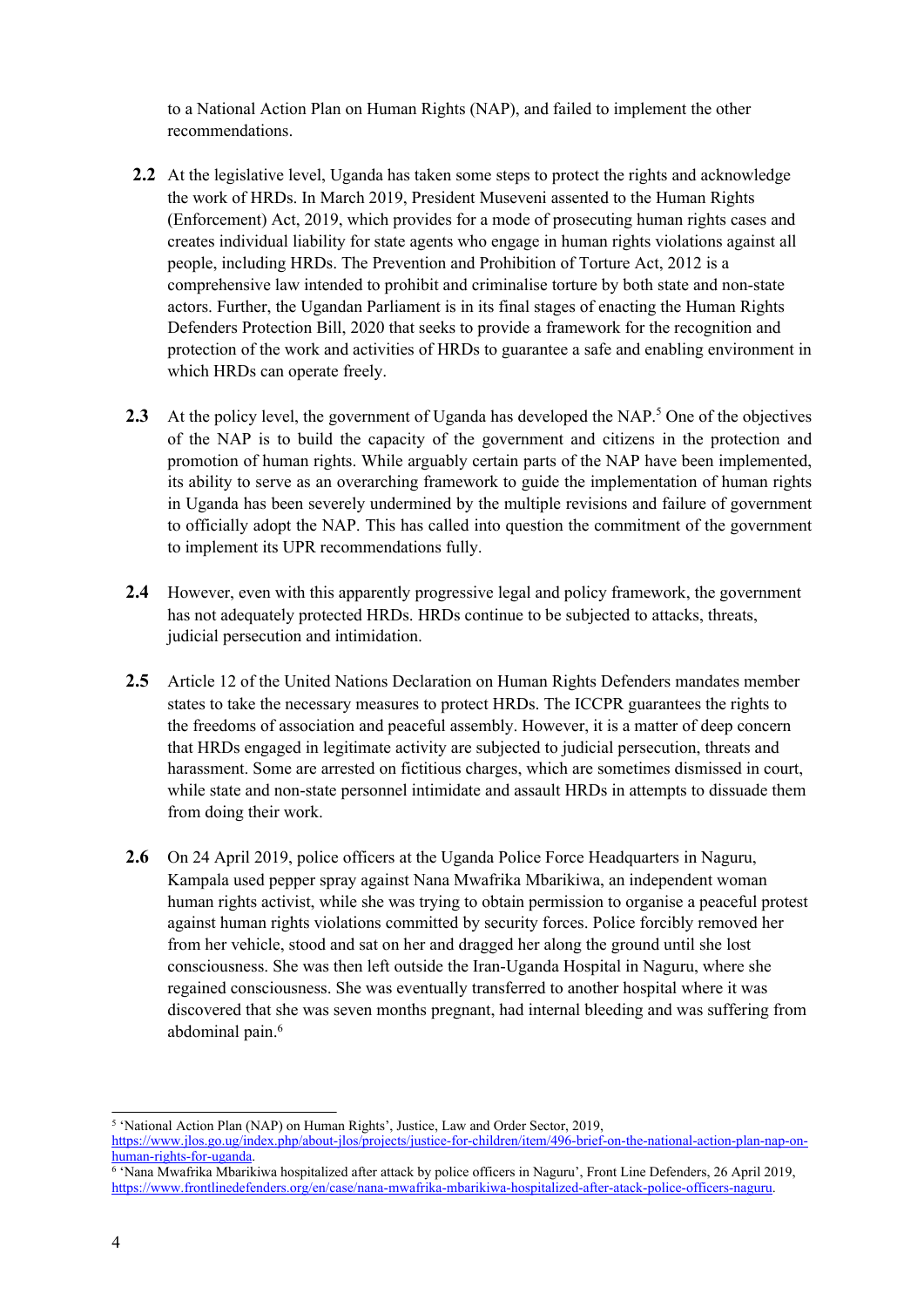- **2.7** On 31 March 2020, 19 LGBTQI+ people taking par<sup>t</sup> in an activity of the Children of the Sun Foundation in Kyengera were arrested on the grounds that their gathering in public was contrary to the government'<sup>s</sup> COVID-19 prevention guidelines. 7 The Children of the Sun Foundation is <sup>a</sup> Ugandan CSO that provides health, legal, economic development and shelter services to LGBTQI+ people. Upon their arrest, the accused were taken to Kitalya Maximum Government Prison where they were tortured and denied bail and access to their lawyers and families. 8
- **2.8** On 15 and 16 September 2020, five environmental HRDs were arrested by police in Hoima District. 9 Those arrested included Joshua Mutale and Venex Watebawa, journalists at the Water and Environment Media Network, who were on their way to <sup>a</sup> radio talk show at Spice FM in Hoima District to highlight the risks and dangers involved with <sup>a</sup> sugar cane growing project in Bugoma Forest and oil activities in critical biodiversity areas including rivers, lakes, national parks, forests and wetlands.<sup>10</sup> When other HRDs went to the police station to ascertain the reasons for the arrest of the HRDs, they were also arrested and detained. These were Sandra Atusinguza (African Institute for Energy Governance), Ismail Kashokwa and John Kibego (Save Bugoma Forest Campaign), Samuel Kayiwa (Human Rights Network for Journalists Uganda) and Vincent Sekitto, Joseph Mujuni and Moses Mukiibi (Oil Resident Association). 11
- **2.9** On 17 September 2020, eight land defenders from Kiryandongo District were detained and charged with threatening violence. The eight were Martin Haweka, Samuel Kusiima, Martin Munyansia, Fred Mwawula, Ramu Ndahimana, George Rwakabisha, Eliot Talemwa and Amos Wafula. They mobilise local communities to defend their land rights, particularly for people facing evictions reportedly by private companies implementing farming projects, including Aglisi Partners, Great Season Company Limited and Kiryandongo Sugar Limited. 12

#### **3. Freedom of expression and attacks on journalists**

- **3.1** Under the 2nd UPR cycle, the governmen<sup>t</sup> received seven recommendations relating to the freedom of expression and access to information. For example, the governmen<sup>t</sup> pledged to 'ensure that relevant constitutional provisions relating to freedom of the press are properly implemented and adhered to and that <sup>a</sup> free press, and freedom of speech are allowed to thrive without undue interference.' All seven recommendations were accepted, but the governmen<sup>t</sup> has not implemented them, as discussed below.
- **3.2** Uganda'<sup>s</sup> domestic framework guarantees the right to freedom of speech and expression. Article 29 (10) of the Constitution states that 'every person shall have the right to freedom of

<sup>7</sup> Human Rights Awareness Promotion Forum v. Attorney General and Commissioner General of Prisons, Misc. Cause No. 81 of 2020, Human Rights Awareness Promotion Forum, 24 April 2020, [https://www.hrapf.org/index.php/resources/court](https://www.hrapf.org/index.php/resources/court-judgements/153-20-06-15-ruling-hrapf-vs-ag-1/file)[judgements/153-20-06-15-ruling-hrapf-vs-ag-1/file](https://www.hrapf.org/index.php/resources/court-judgements/153-20-06-15-ruling-hrapf-vs-ag-1/file).

<sup>8</sup> '19 Uganda LGBT Members Denied Bail After Public Gathering Arrest', VOA, 30 April 2020 <https://www.voanews.com/africa/19-uganda-lgbt-members-denied-bail-after-public-gathering-arrest>. 9 'The Albertine Watch demands the immediate release of arrested environment human rights defenders in Hoima',

Albertine Watchdog, 16 September 2020, [https://www.albertinewatchdog.org/2020/09/16/the-albertine-watch-demands-the](https://www.albertinewatchdog.org/2020/09/16/the-albertine-watch-demands-the-immediate-release-of-arrested-environmental-human-rights-defenders-in-hoima/)[immediate-release-of-arrested-environmental-human-rights-defenders-in-hoima](https://www.albertinewatchdog.org/2020/09/16/the-albertine-watch-demands-the-immediate-release-of-arrested-environmental-human-rights-defenders-in-hoima/).<br><sup>10</sup> 'Uganda: Arbitrary detention and subsequent release of nine environmental human rights defenders', International

Federation for Human Rights, 18 September 2020, [https://www.fidh.org/en/issues/human-rights-defenders/uganda-arbitrary](https://www.fidh.org/en/issues/human-rights-defenders/uganda-arbitrary-detention-and-subsequent-release-of-nine)[detention-and-subsequent-release-of-nine](https://www.fidh.org/en/issues/human-rights-defenders/uganda-arbitrary-detention-and-subsequent-release-of-nine).

 $11$  Ibid.

<sup>&</sup>lt;sup>12</sup> Eight Land Rights Defenders Charged and Detained', Front Line Defenders, 18 September 2020, <https://www.frontlinedefenders.org/en/case/eight-land-rights-defenders-charged-and-detained#case-update-id-12413>.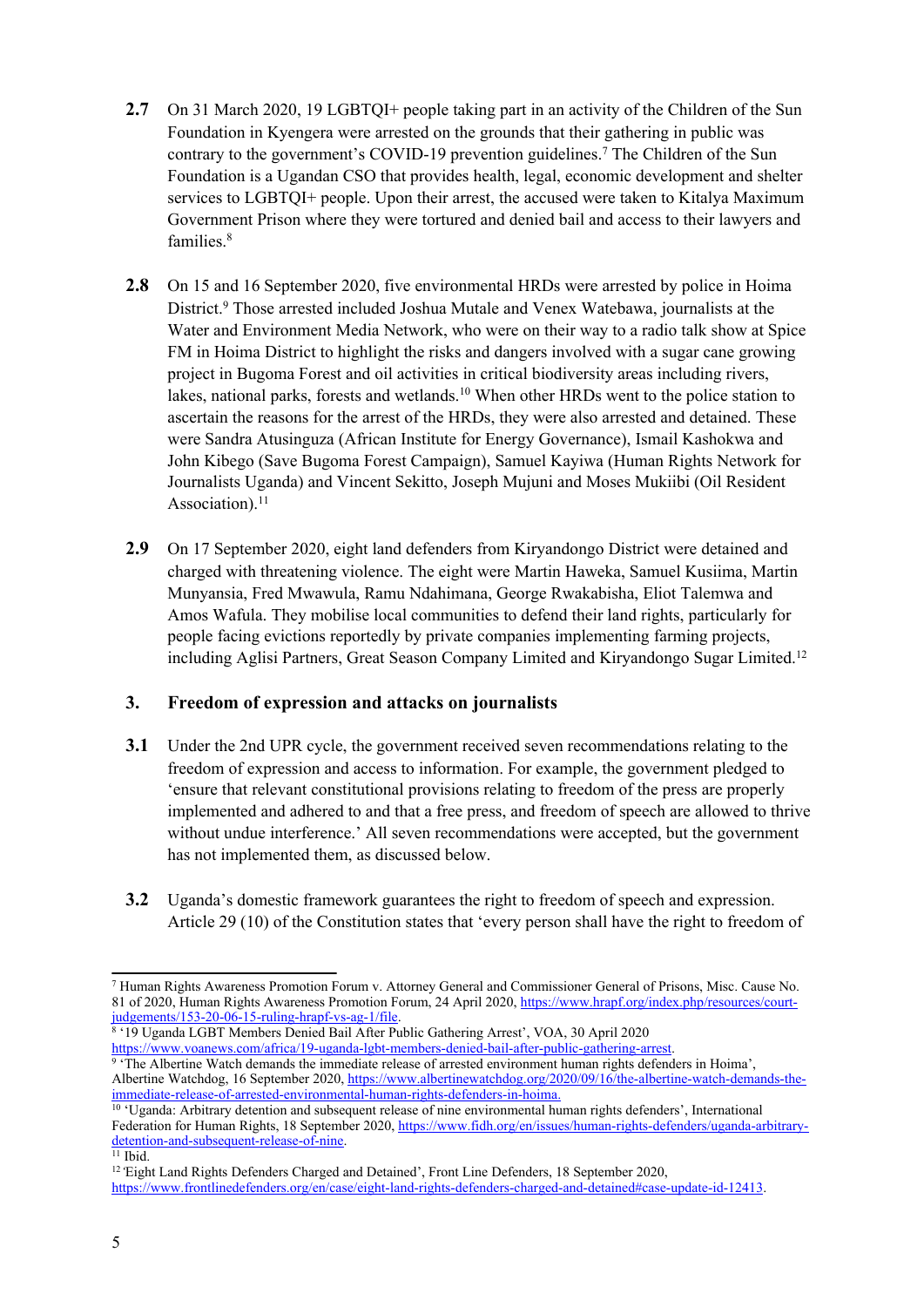speech and expression which shall include freedom of the press and other media.<sup>'13</sup> Uganda has <sup>a</sup> vibrant press with hundreds of private radio stations and independent newspapers. Independent newspapers are often critical of governmen<sup>t</sup> practices and actions.

- **3.3** At the international and regional levels, the Republic of Uganda is bound by key human rights obligations, including ICCPR article 19 and article 9 of the African Charter on Human and Peoples' Rights, which provides for citizens to express and disseminate opinions and views within the law.
- **3.4** Despite these guarantees, attacks and restrictions on journalists and independent newspapers persist in Uganda. Journalists have been physically assaulted for covering events or protests and independent newspapers have on several occasions been forced to close and had their licences suspended and broadcasting equipment confiscated by the authorities. Such instances have happened in the aftermath of the February 2016 elections, during the amendment of the 1995 constitution in December 2017, during the enforcement of COVID-19 guidelines in 2020 and 2021 and around the 2021 presidential and general elections. During these times, attacks and restrictions on independent media outlets increased and journalists were often targeted for reporting on rallies and meetings organised by members of the political opposition. Further, the governmen<sup>t</sup> imposed restrictions on online freedoms and blocked access to social media platforms. The governmen<sup>t</sup> also uses anti-terrorism legislation to target legitimate speech.
- **3.5** On 27 November 2016, Joy Doreen Biira, <sup>a</sup> news anchor with the KTN network, was arrested following an offensive mounted by the Uganda People'<sup>s</sup> Defence Force (UPDF) against the Obusinga Bwa Rwenzururu Palace in Kasese District. <sup>14</sup> Doreen was arrested with her fiancé with whom she travelled to Kasese for <sup>a</sup> traditional ceremony when the attack occurred. She was arrested allegedly for illegal filming of the raid. The attack on the Palace resulted in the killing of over 40 guards and the arrest of more than 400 people. Police accused Biira of circulating graphic photos of the aftermath of the battle to <sup>a</sup> widely subscribed WhatsApp group.
- **3.6** On 31 March 2017, Siraje Kiberu, <sup>a</sup> journalist attached to Kingdom television, and Dodoviko Musaka of Central Broadcasting Services (CBS) radio were assaulted by the police. The journalists were covering the arrest of Betty Nabooze Bakireke, an opposition member of parliament from Mukono Municipality. 15
- **3.7** On 13 July 2018, police in Katakwi, Eastern Uganda arrested three journalists, Simon Emwamu of the Daily Monitor, Eddy Enuru of NBS and Kenneth Odere of NTV, for allegedly covering an unlawful assembly. The three were reporting on <sup>a</sup> protest by members of the local community against <sup>a</sup> tax on mobile money transactions that had been introduced by the government. 16

<sup>&</sup>lt;sup>13</sup> 'Constitution of the Republic of Uganda 1995', [http://ugandajournalistsresourcecentre.com/wp](http://ugandajournalistsresourcecentre.com/wp-content/uploads/2015/04/Constitution-of-the-Republic-of-Uganda-1995.pdf)[content/uploads/2015/04/Constitution-of-the-Republic-of-Uganda-1995.pdf](http://ugandajournalistsresourcecentre.com/wp-content/uploads/2015/04/Constitution-of-the-Republic-of-Uganda-1995.pdf).

<sup>14</sup> 'Police arrest KTN journalist over filming military raid on Rwenzururu palace', Daily Monitor, 28 November 2016, [https://www.monitor.co.ug/uganda/news/national/police-arrest-ktn-journalist-over-filming-military-raid-on-rwenzururu-](https://www.monitor.co.ug/uganda/news/national/police-arrest-ktn-journalist-over-filming-military-raid-on-rwenzururu-palace-1677632)

pa[lace-1677632](https://www.monitor.co.ug/uganda/news/national/police-arrest-ktn-journalist-over-filming-military-raid-on-rwenzururu-palace-1677632).<br><sup>15</sup> 'Police attack journalists covering arrest of Ugandan opposition MP', IFEX, 31 March 2017, <u>https://ifex.org/police-attack-</u>

[journalists-covering-arrest-of-ugandan-opposition-mp](https://ifex.org/police-attack-journalists-covering-arrest-of-ugandan-opposition-mp).<br><sup>16</sup> 'Three journalists arrested as they cover mobile money tax protest', Human Rights Network for Journalists-Uganda, 13 July 2018, <https://www.hrnjuganda.org/three-journalists-arrested-as-they-cover-mobile-money-tax-protest.>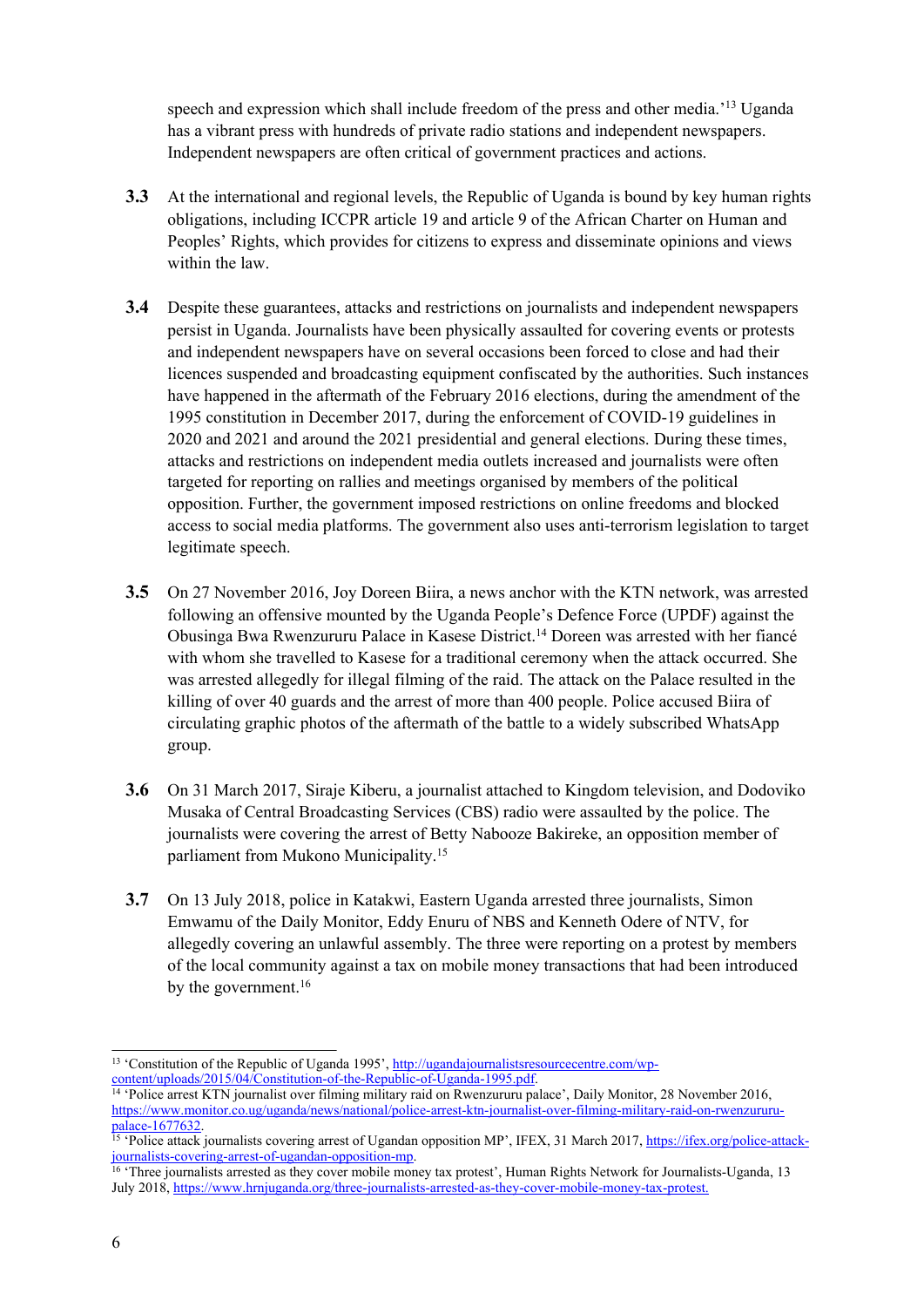- **3.8** On 20 August 2018, while covering city protests, Reuters photojournalist James Akena sustained life-altering injuries after UPDF soldiers battered him as he knelt on his knees.
- **3.9** In September 2017, the Uganda Communication Commission (UCC), Uganda'<sup>s</sup> communications regulator, banned media outlets from broadcasting live parliamentary proceedings and debates on <sup>a</sup> constitutional amendment bill, which was seeking to lift the presidential age limit. The media outlets broadcasted fighting that took place between opposition members of parliament and members of the ruling National Resistance Movement (NRM).<sup>17</sup> The regulator claimed that the broadcasts were likely to incite violence. However, some media houses bypassed the ban and broadcast the proceedings live via Twitter'<sup>s</sup> Periscope. The ban was lifted in October 2017, but with the condition that media houses have live broadcasting pre-editing software. 18
- **3.10** Further, the UCC instituted new licensing and registration requirements for online publishers in March 2018 and threatened to block sites that failed to comply. As par<sup>t</sup> of the registration requirements, online publishers are required to pay US\$20 per annum. The requirements compromise the anonymity of content producers, leading to growing self-censorship.<sup>19</sup>
- **3.11** Section 37 (1) of the Penal Code Act (Cap.120), which criminalises any person who publishes or writes what is called 'classified' information about the operation of the army, continues to be enforced. This has been used to physically attack and violently assault journalists while covering events where the military is deployed. In the run-up to the 2021 elections, several journalists were severely assaulted for covering events or protests where military police were deployed. Between October 2020 and February 2021 over 100 journalists were brutalised or had their equipment confiscated or damaged by members of the military police while covering the events of opposition political leaders. 20
- **3.12** For instance, on 27 December 2020, Ashraf Kasirye, <sup>a</sup> journalist with Ghetto Media, was badly injured while covering <sup>a</sup> rally in Masaka, Central Uganda, after police fired at him with <sup>a</sup> teargas cannister launcher. In December 2020, Culton Scovia Nakamya, <sup>a</sup> journalist working with BBS Telefayina, was arrested while covering <sup>a</sup> meeting of opposition politician Robert Kyagulanyi Sentamu in Kalangala. In February 2020, while covering <sup>a</sup> visit by an opposition leader to the UN Office of the High Commission for Human Rights in Kampala, Irene Abalo (Daily Monitor), Nicholas Bamulanzeki (Observer newspaper), Thomas Kitimbo (NBS TV), Timothy Murungi (New Vision newspaper), Shamim Nabakooza (Record TV), Rashida Nakaayi (Galaxy FM Radio), Josephine Namakumbi (NBS TV), Joseph Sabiti (NBS TV), Henry Sekanjako (New Vision), Geoffrey Twesigye (NTV Uganda) and John Cliff Wamala (NTV Uganda) were violently and brutally attacked and injured, and their equipment was damaged. 21

#### **4. Freedom of peaceful assembly**

<sup>&</sup>lt;sup>17</sup> 'UCC bans live broadcasts of age limit events', The Observer, 27 September 2017,

<https://observer.ug/news/headlines/55136-ucc-bans-live-broadcasts-of-age-limit-events>.<br><sup>18</sup> 'Live TV coverage ban lifted, but conditions don't satisfy Uganda broadcasters', African Centre for Media Excellence, 6 October 2017, <https://bit.ly/2GkDor6>.

<sup>&</sup>lt;sup>19</sup> 'Freedom on the Net 2018 – Uganda', Refworld, 1 November 2018, <https://www.refworld.org/docid/5be16af2c.html>. <sup>20</sup> 'Security forces increasingly target journalists as Uganda's election nears', Africanews, 6 January 2021,

[https://www.africanews.com/2021/01/06/security-forces-increasingly-target-journalists-as-uganda-s-election-nears](https://www.africanews.com/2021/01/06/security-forces-increasingly-target-journalists-as-uganda-s-election-nears//). <sup>21</sup> 'Eight journalists beaten on orders of military officer at UN Human Rights office', African Centre for Media Excellence, 17 February 2021, [https://acme-ug.org/2021/02/17/eight-journalists-beaten-on-orders-of-military-officer-at-un-human](https://acme-ug.org/2021/02/17/eight-journalists-beaten-on-orders-of-military-officer-at-un-human-rights-office/)[rights-office](https://acme-ug.org/2021/02/17/eight-journalists-beaten-on-orders-of-military-officer-at-un-human-rights-office/).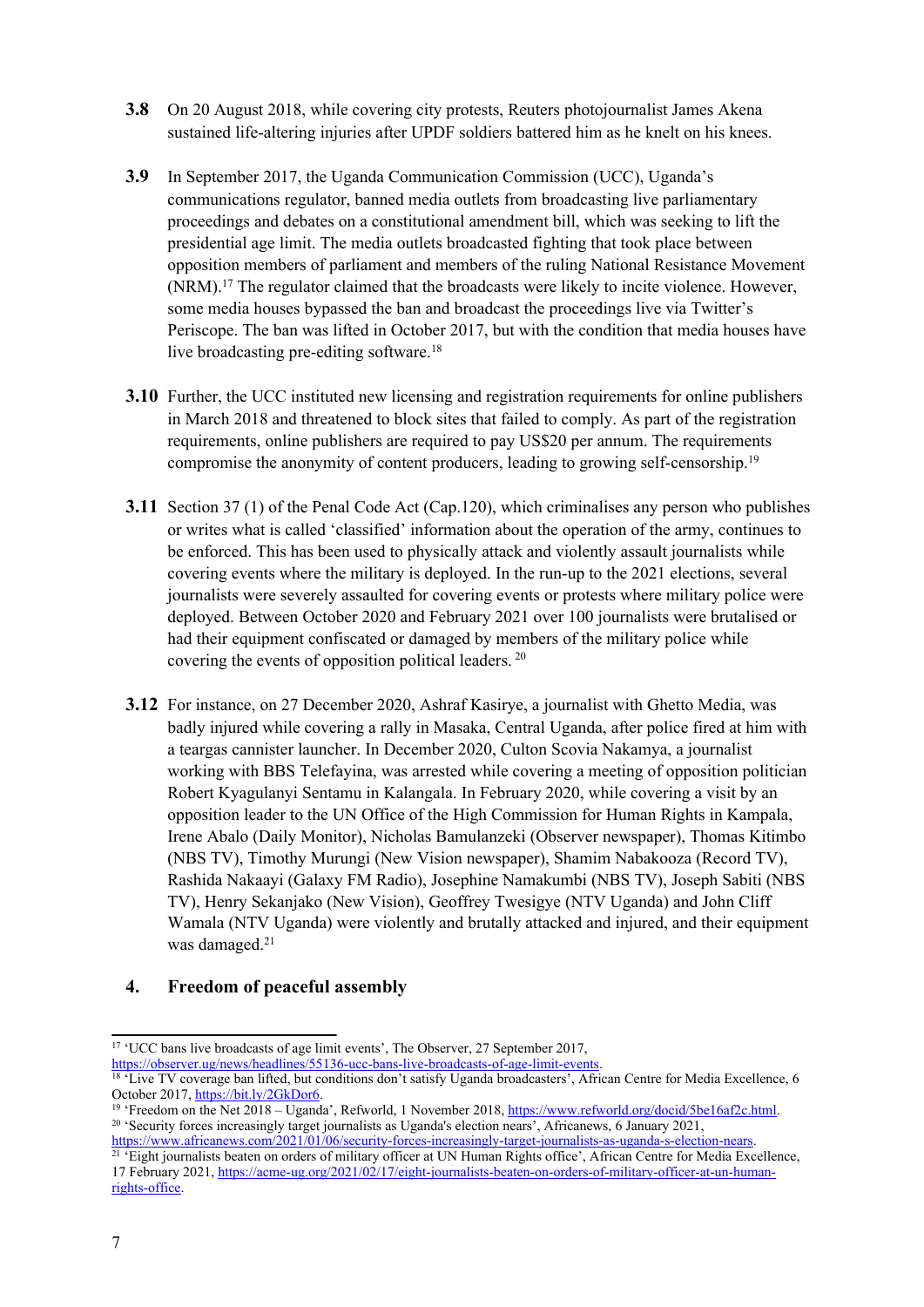- **4.1** During Uganda'<sup>s</sup> examination under the 2nd UPR cycle, the governmen<sup>t</sup> received seven recommendations on the right to the freedom of peaceful assembly and committed to ensuring that 'it takes measures to guarantee the right to peaceful assembly and avoid abuses in police activities and, if such abuses occur, ensure that they do not go unpunished.' Of the recommendations received, one was accepted and six noted. However, as evidenced below, the governmen<sup>t</sup> has failed to implement any of the recommendations. This was especially evident in the context of COVID-19 and the 2021 elections.
- **4.2** Article 29 (1) (d) of the Constitution of Uganda guarantees the rights of citizens to 'assemble and demonstrate together with others, peacefully and unarmed and to petition.' 22 ICCPR article 21 further guarantees the right to peaceful assembly. However, peaceful demonstrations, rallies and assemblies have been violently suppressed by the authorities in Uganda. Protesters have been arrested and, in some cases, shot at and summarily killed, with domestic legislation cited as <sup>a</sup> basis. Ahead of the 2021 elections, the Ugandan authorities used violence to disperse political rallies and meetings organised by members of the political opposition. Restrictive legislation is used to preven<sup>t</sup> peaceful public gatherings.
- **4.3** Section 36 of the Police Act provides for the dispersal of an assembly after it has been ordered to be terminated. The section gives powers to any police officer to disperse any assembly as they deem so and to use all such force as reasonably necessary and gives immunity from criminal or civil liability to an officer or anyone assisting them if the action taken results in harm or death. 23
- **4.4** Throughout the period under review the governmen<sup>t</sup> of Uganda did not demonstrate any willingness to amend the Public Order Management Act (POMA) 2013. However, Uganda'<sup>s</sup> Constitutional Court, in <sup>a</sup> judgement delivered on 26 March 2020, declared section 8 of the POMA to be unconstitutional.<sup>24</sup> The government has since appealed against the ruling.<sup>25</sup>
- **4.5** On 24 March 2020, the Minister of Health, pursuan<sup>t</sup> to sections 11 and 27 of the Public Health Act Cap 281, issued <sup>a</sup> number of rules to respond to and control of the spread of COVID-19 in Uganda. The Minister issued the Public Health (Control of COVID-19) Rules, 2020, under which restrictions were imposed on public gatherings, including political rallies, conferences and cultural-related meetings. These restrictions were brutally enforced and severely limited people'<sup>s</sup> right to peaceful assembly.
- **4.6** On 17 October 2020, the military and police raided and dispersed thanksgiving prayers held by Mbogo Clan members in Singo who were commemorating seven years of Jajja Kayiira Gajuule's chairmanship of the clan heads council of Buganda.<sup>26</sup> In the middle of the prayers, police and military fired live bullets and teargas and vandalised the venue. The raid came after reports circulated that presidential candidate Robert Kyagulanyi was due to attend the event.

<sup>22</sup> 'Constitution of Uganda', op cit.

<sup>&</sup>lt;sup>23</sup> 'Police Act, CAP 303' Uganda Police Forces, 14 October 1994, [https://www.upf.go.ug/download/the-police-act](https://www.upf.go.ug/download/the-police-act/).

<sup>&</sup>lt;sup>24</sup> Human Rights Network Uganda & 4 Others v. Attorney General (Constitutional Petition-2013/56) [2020] UGCC 6, ULII, 26 March 2020, <https://ulii.org/ug/judgment/constitutional-court-uganda/2020/6>.

<sup>&</sup>lt;sup>25</sup> 'Attorney General appeals POMA judgment', The Observer, 17 April 2020, <https://observer.ug/news/headlines/64316-attorney-general-appeals-poma-judgment>.

<sup>&</sup>lt;sup>26</sup> 'Military disperses Mbogo Clan prayers over Bobi Wine, stop mass led by Bishop Kaggwa', Ugnews24, 18 October 2020, [https://ugnews24.info/kampala-sports-news/military-disperses-mbogo-clan-prayers-over-bobi-wine-stop-mass-led-by](https://ugnews24.info/kampala-sports-news/military-disperses-mbogo-clan-prayers-over-bobi-wine-stop-mass-led-by-bishop-kaggwa-pml-daily/)[bishop-kaggwa-pml-daily](https://ugnews24.info/kampala-sports-news/military-disperses-mbogo-clan-prayers-over-bobi-wine-stop-mass-led-by-bishop-kaggwa-pml-daily/).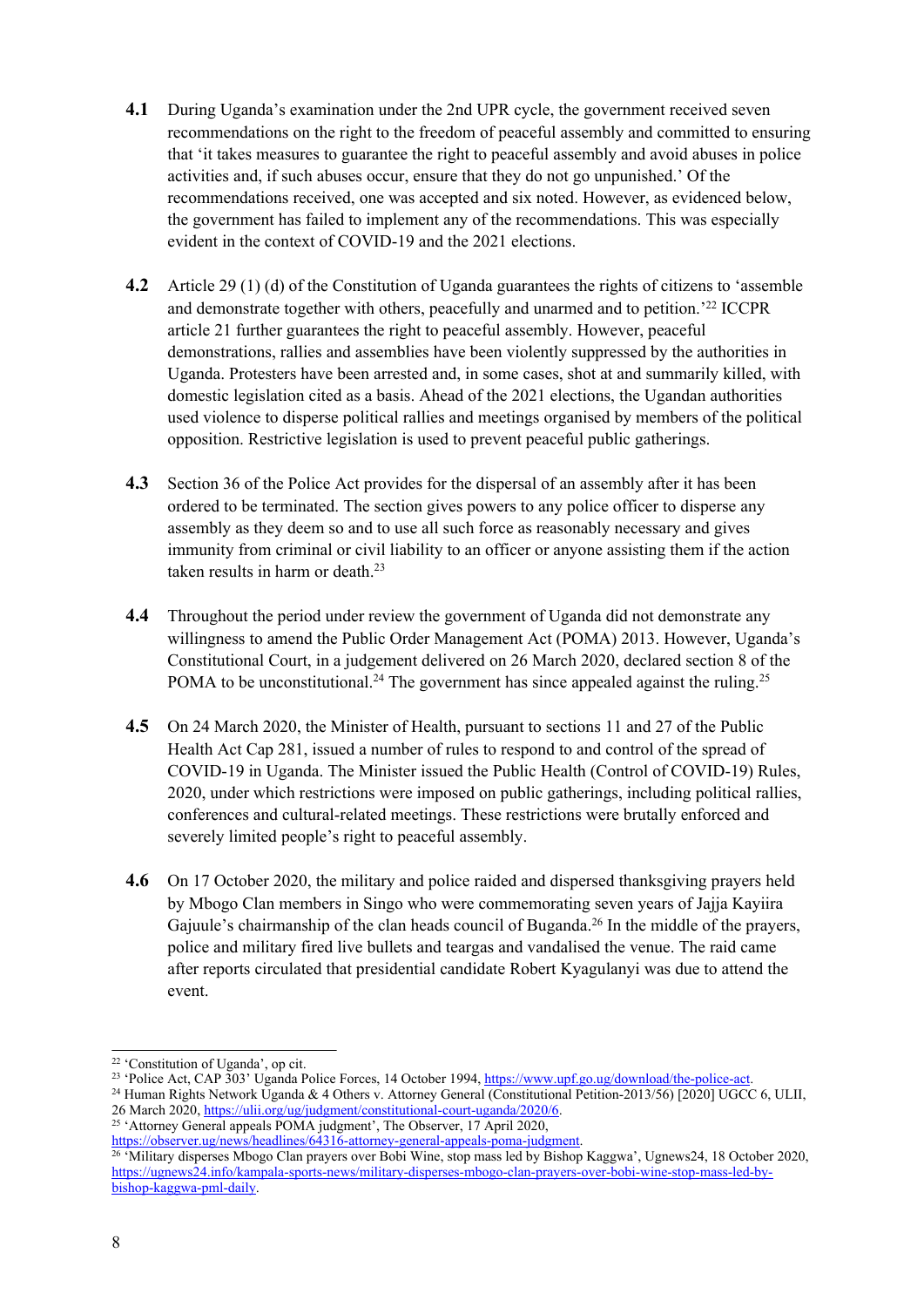- **4.7** On 18 November 2020, Robert Kyagulanyi and his colleagues in the opposition National Unity Platform (NUP) were arrested as they conducted their campaign in Luuka District for allegedly flouting the COVID-19 Standard Operating Procedures. This incident provoked nationwide protests and a violent clampdown from the police and other security agencies.<sup>27</sup> Subsequently, several suspected protesters and bystanders were shot at and killed. There were several arrests and enforced disappearances, largely of political activists belonging to the NUP. Some of the activists were abducted in broad daylight, while others were abducted during the night by security agents. The governmen<sup>t</sup> later acknowledged that it had 177 people in police custody and started releasing them one by one, while others appeared in court after four months in custody.
- **4.8** On 11 July 2018, <sup>a</sup> number of lawmakers including Robert Kyagulanyi organised <sup>a</sup> procession to protest against new taxes on social media and mobile money transfers. <sup>28</sup> While they had informed the police of their planned protest route and anticipated protection during the course of the event, when they commenced the march, police fired teargas and live ammunition into the air to disperse the crowd, sparking running battles between security forces and protesters.
- **4.9** On 13 August 2018, the police and military arrested and beat up six opposition members of parliament, journalists and several other people in advance of the 15 August 2018 Arua byelection. This followed allegations that the president'<sup>s</sup> convey had been pelted with stones by supporters of the independent by-election candidate Kasiyano Waduri. President Museveni was in Arua to campaign for Nusura Tiperu, the NRM'<sup>s</sup> candidate. In the fracas that followed at least five people were killed by security forces. Over 30 people were charged with treason, with around 150 put on remand.<sup>29</sup>

#### **5. Freedom of association**

- **5.1.** During Uganda's examination under the 2<sup>nd</sup> UPR cycle, the government received five recommendations on the right to the freedom of association and creating an enabling environment for CSOs. Among other recommendations, the governmen<sup>t</sup> committed to 'ensure the full respec<sup>t</sup> of the freedoms of association'. Of the recommendations received, the governmen<sup>t</sup> accepted one and noted four. However, as evidenced below, the governmen<sup>t</sup> has failed to implement any of the recommendations.
- **5.2.**Article 29 (1) (e) of the Constitution of Uganda provides for the rights of Ugandans to form and join associations. It states 'freedom of association which shall include the freedom to form and join associations including trade unions and political and other civic organisations'. <sup>30</sup> However several CSOs have been threatened or stigmatised by governmen<sup>t</sup> officials who sometimes refer to them as agents of the west and supporters of political opposition parties. State and non-state personnel have on several occasions attacked the premises of human rights organisations, stealing computers and other accessories and in doing so damaging records of human rights violations. Restrictive legislation is also used to curb the activities of CSOs.

<sup>27</sup> 'Deadly protests in Uganda after Bobi Wine arrested again', Al Jazeera, 18 November 2020,

<https://www.aljazeera.com/news/2020/11/18/bobi-wine-uganda-opposition-presidential-candidate-arrested>.<br><sup>28</sup> 'Uganda police use teargas to disperse protest against social media taxes', Reuters, 11 July 2018, <https://www.reuters.com/article/us-uganda-socialmedia-protests-idUSKBN1K121S>.

<sup>29</sup> 'Arua violence: Counting the human cost', Daily Monitor, 7 September 2018, [https://www.monitor.co.ug/uganda/special](https://www.monitor.co.ug/uganda/special-reports/arua-violence-counting-the-human-cost-1777024)repor[ts/arua-violence-counting-the-human-cost-1777024](https://www.monitor.co.ug/uganda/special-reports/arua-violence-counting-the-human-cost-1777024). 30 'Constitution of Uganda', op cit.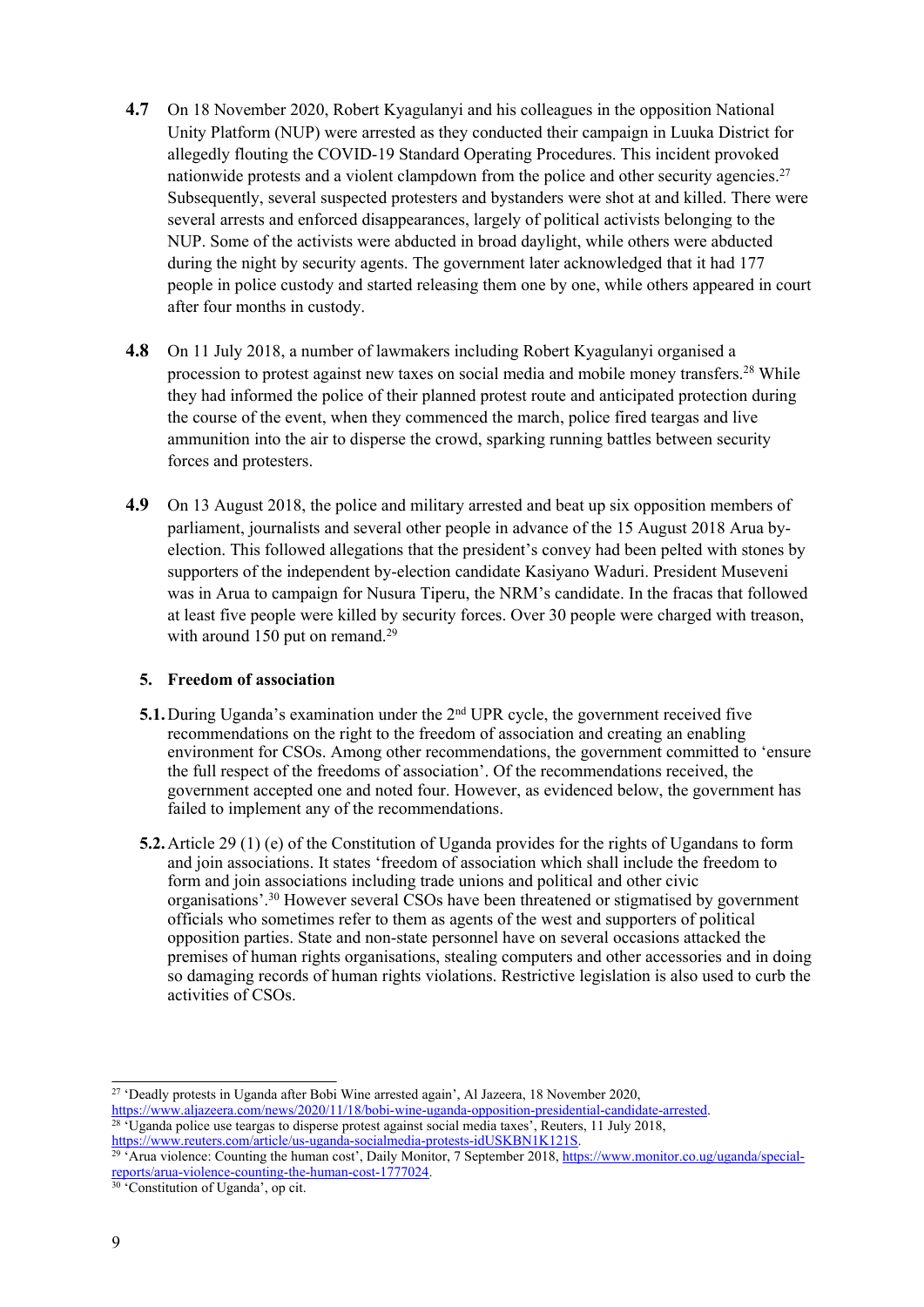- **5.3.**The Non-Governmental Organisations Act (2016) (NGO Act) was passed by parliament on 26 November 2016 and signed into law by President Museveni on 30 January 2017.<sup>31</sup> It places limits on the independence of CSOs. It proposes compulsory and cumbersome registration process for CSOs to operate legally in Uganda, placing them under the strict control of the government-dominated National Bureau for Non-Governmental Organisations. The Act allows for registration to be denied for 'any reason that the Board may deem relevant', and no timeframe is stipulated, thereby allowing unlimited delays in registration. It reinforces state control over CSOs by empowering an officer of the Secretariat authorised by the Bureau to 'at any reasonable time inspect the premises of an organisation and reques<sup>t</sup> any information that appears to him or her necessary for the purpose of giving effect to the Act.'
- **5.4.**Further, section 47 of the NGO Act requires even loose coalitions of CSOs to be registered, <sup>a</sup> stipulation that could potentially be abused to limit CSOs' freedom to associate through short-term and flexible coalitions for action on specific issues.
- **5.5.**Over the last four years <sup>a</sup> disturbing pattern continued to manifest of unidentified individuals breaking into the offices of human rights CSOs and stealing sensitive information, documents and equipment. On 18 March 2021, unknown assailants broke into the offices of Chapter Four Uganda in Kololo. 32 The assailants accessed the reception area of the office through the window and made off with <sup>a</sup> computer. On 10 September 2018, the offices of Twerwaneho Listener'<sup>s</sup> Club were broken into. The unknown assailant accessed the offices through the ventilators and stole some equipment. <sup>33</sup> On 6 August 2018, unknown intruders broke into the offices of Isis-WICCE at night, ransacked the premises and vandalised computers.<sup>34</sup> On 9 February 2018, eight unidentified individuals broke into the offices of Human Rights Awareness and Promotion Forum and attacked two security guards with machetes, leaving them both in critical condition.<sup>35</sup>
- **5.6.**On 13 November 2019, the Minister of Internal Affairs issued <sup>a</sup> directive for all CSOs in Uganda to go through <sup>a</sup> process of validation. The Minister directed that 'All NGOs, which do not appear on the validated register, should not operate and must close immediately. All stakeholders, especially police, hotels and the Financial Intelligence Authority should crosscheck the status of any NGO with the register in our bureau to ensure that such organisations do not transact business anywhere in the country.' <sup>36</sup> By 19 October 2020 only 2,257 CSOs had successfully gone through the verification and validation exercise. Only <sup>a</sup> few of these undertake mainstream advocacy work on governance.
- **5.7.**On 22 October 2020, the National Bureau for NGOs invited the Uganda National NGO Forum (UNNGOF) for <sup>a</sup> meeting with <sup>a</sup> purpose of ascertaining the legal status of National Election Watch - Uganda (NEW-U). NEW-U was <sup>a</sup> loose coalition hosted by UNNGOF comprised of 60 organisations set up to observe the 2021 elections. Subsequent to the meeting, the National Bureau of NGOs produced <sup>a</sup> repor<sup>t</sup> that faulted <sup>a</sup> number of CSOs constituting NEW-U for non-compliance with the NGO Act 2016.<sup>37</sup> The Bureau also found fault with the UNNGOF for hosting <sup>a</sup> non-registered association. Based on the above, the Bureau directed that the operations of NEW-U be halted with immediate effect and that there would be no further activities and statements. The Bureau further communicated that action

<https://chapterfouruganda.org/articles/2021/03/18/statement-office-break-chapter-four-uganda>.

<https://observer.ug/viewpoint/57253-ngo-break-ins-state-is-failing-to-protect-human-rights-defenders.html><br><sup>36</sup> 'Only 2118 NGOs validated; Rest ordered to shut down', ChimpReports, 13 November 2018, [https://chimpreports.com/only-2118-ngos-validated-rest-ordered-to-shut-down](https://chimpreports.com/only-2118-ngos-validated-rest-ordered-to-shut-down/). 37 'Uganda outlaws thousands of NGOs running 'unscrupulous operations', RFI, 16 November 2019,

<sup>&</sup>lt;sup>31</sup> 'NGO Act, 2016' Ministry of Internal Affairs, 30 January 2016, [https://www.mia.go.ug/sites/default/files/download/The-](https://www.mia.go.ug/sites/default/files/download/The-Non-Governmental-Organisations-Act-2016%20comp.pdf)[Non-Governmental-Organisations-Act-2016%20comp.pdf](https://www.mia.go.ug/sites/default/files/download/The-Non-Governmental-Organisations-Act-2016%20comp.pdf).<br><sup>32</sup> 'Statement on the office break-in at Chapter Four Uganda', Chapter Four, 18 March 2021,

<sup>33</sup> 'Three break-ins of the non-governmental organisation Twerwaneho Listeners Club'<sup>s</sup> office premises in Fort Portal', World Organisation Against Torture, 17 September 2018, [https://www.omct.org/en/resources/urgent-interventions/three](https://www.omct.org/en/resources/urgent-interventions/three-break-ins-of-the-non-governmental-organisation-twerwaneho-listeners-clubs-office-premises-in-fort-portal)[break-ins-of-the-non-governmental-organisation-twerwaneho-listeners-clubs-office-premises-in-fort-portal](https://www.omct.org/en/resources/urgent-interventions/three-break-ins-of-the-non-governmental-organisation-twerwaneho-listeners-clubs-office-premises-in-fort-portal).<br><sup>34</sup> 'Thugs break in, ransack offices of NGO', Daily Monitor, 7 August 2018,

<https://www.monitor.co.ug/uganda/news/national/thugs-break-in-ransack-offices-of-ngo-1772262>.<br><sup>35</sup> 'NGO break-ins: state is failing to protect human rights defenders', The Observer, 20 March 2018,

<https://www.rfi.fr/en/international/20191115-uganda-outlaws-thousands-ngos-operating-country>.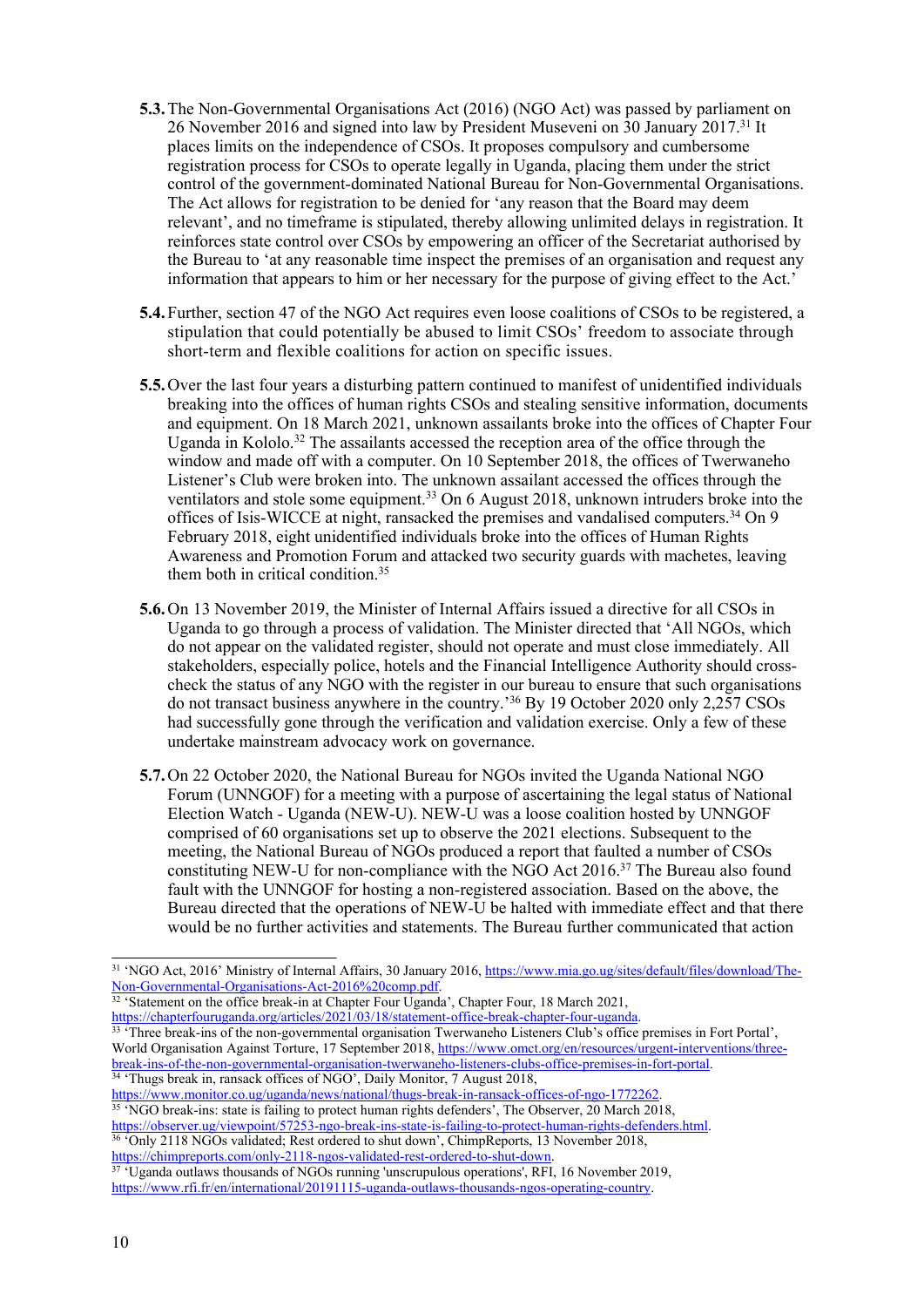would be taken against CSOs found to have participated in such an illegal arrangement.

- **5.8.**On 12 December 2020, the Financial Intelligence Authority (FIA) froze the bank accounts of two CSOs, UNNGOF and Uganda Women'<sup>s</sup> Network. In directing the freezing of these accounts, the Executive Director of FIA indicated that the authority had relied on intelligence from one of the security agencies indicating that the two CSOs were engaged in terrorism financing activities and accordingly invoked section 17A of the Anti-terrorism Act (Amended) 2015, which states that: 'The Financial Intelligence Authority may cause the freezing or seizing of funds or property where it is satisfied that the funds are or the property is intended for terrorism activities.' The leadership of the two CSOs responded that the accounts frozen contained funds for community projects in various parts of Uganda and not for the alleged illegal activities. 38 The freezing of accounts affected the work of the CSOs and the communities they serve.<sup>39</sup>
- **5.9.**On 2 January 2021, President Museveni issued <sup>a</sup> directive for the immediate suspension of the activities of the Democratic Governance Fund (DGF), indicating that he was in possession of credible intelligence that it was funding CSOs involved in subversive activities. 40 The DGF is <sup>a</sup> funding facility established in July 2011 by eight development partners: Austria, Denmark, Ireland, The Netherlands, Norway, Sweden, the United Kingdom and the European Union. It aims to provide harmonised, coherent and well-coordinated suppor<sup>t</sup> to state and non-state entities to strengthen democratisation, protect human rights, improve access to justice and enhance accountability in Uganda. DGF is the largest facility supporting CSOs in Uganda. The fund has operated in Uganda with the full knowledge of the relevant authorities and has supported groups ranging from national institutions to CSOs. The suspension of the operations of DGF paralysed the work of several CSOs.<sup>41</sup>

#### **6. Recommendations to the Government of the Republic of Uganda**

CIVICUS, FHRI, JAP and AIIJ are concerned about the failure on the par<sup>t</sup> of the Government of Uganda to implement meaningfully the recommendations it accepted relating to civic space and protecting HRDs during its UPR in 2016.

CIVICUS, FHRI, JAP and AIIJ urge the Government of Uganda to protect and promote the fundamental freedoms and human rights of all Ugandans and create an enabling environment for civil society, HRDs and the media to operate in accordance with the rights enshrined in the Constitution of Uganda, the ICCPR, the UN Declaration on Human Rights Defenders and Human Rights Council resolutions 22/6, 27/5 and 27/31.

At <sup>a</sup> minimum, the following conditions should be ensured: the freedoms of association, peaceful assembly and expression, the right to operate free from unwarranted state interference, the right to seek and secure funding and the state'<sup>s</sup> duty to protect. In the light of this, the following specific recommendations are made.

#### **6.1 Judicial persecution, harassment and intimidation of CSO members and HRDs**

- Stop the practice of arbitrarily arresting, detaining and persecuting HRDs in response to their human rights activities.
- $\bullet$  Ensure that governmen<sup>t</sup> officials and members of the security forces respec<sup>t</sup> the rule of law and guarantee to protect HRDs and their organisations, particularly when they file reports of

<https://www.youtube.com/watch?v=icTFfRIsf3w>.

<sup>38</sup> 'NGO Bank Accounts Frozen by Uganda Gov't FIA over alleged Terrorist Financing. UWONET & NGO Forum', NTV Uganda, 12 December 2020, <u><https://www.youtube.com/watch?v=ZQCZwoLbnU8></u>.<br><sup>39</sup> 'Frozen NGO accounts affect community activities', NTV Uganda, 19 December 2020,

<sup>40</sup> 'Museveni orders closure of Democratic Governance Facility dealing blow to NGOs', The Citizen, 4 February 2021, [https://www.thecitizen.co.tz/tanzania/news/africa/museveni-orders-closure-of-democratic-governance-facility-dealing-blow](https://www.thecitizen.co.tz/tanzania/news/africa/museveni-orders-closure-of-democratic-governance-facility-dealing-blow-to-ngos-3279976)[to-ngos-3279976](https://www.thecitizen.co.tz/tanzania/news/africa/museveni-orders-closure-of-democratic-governance-facility-dealing-blow-to-ngos-3279976).<br><sup>41</sup> 'Behind DGF's suspension', The Independent, 8 February 2021, <u>[https://www.independent.co.ug/behind-dgfs-suspension](https://www.independent.co.ug/behind-dgfs-suspension/)</u>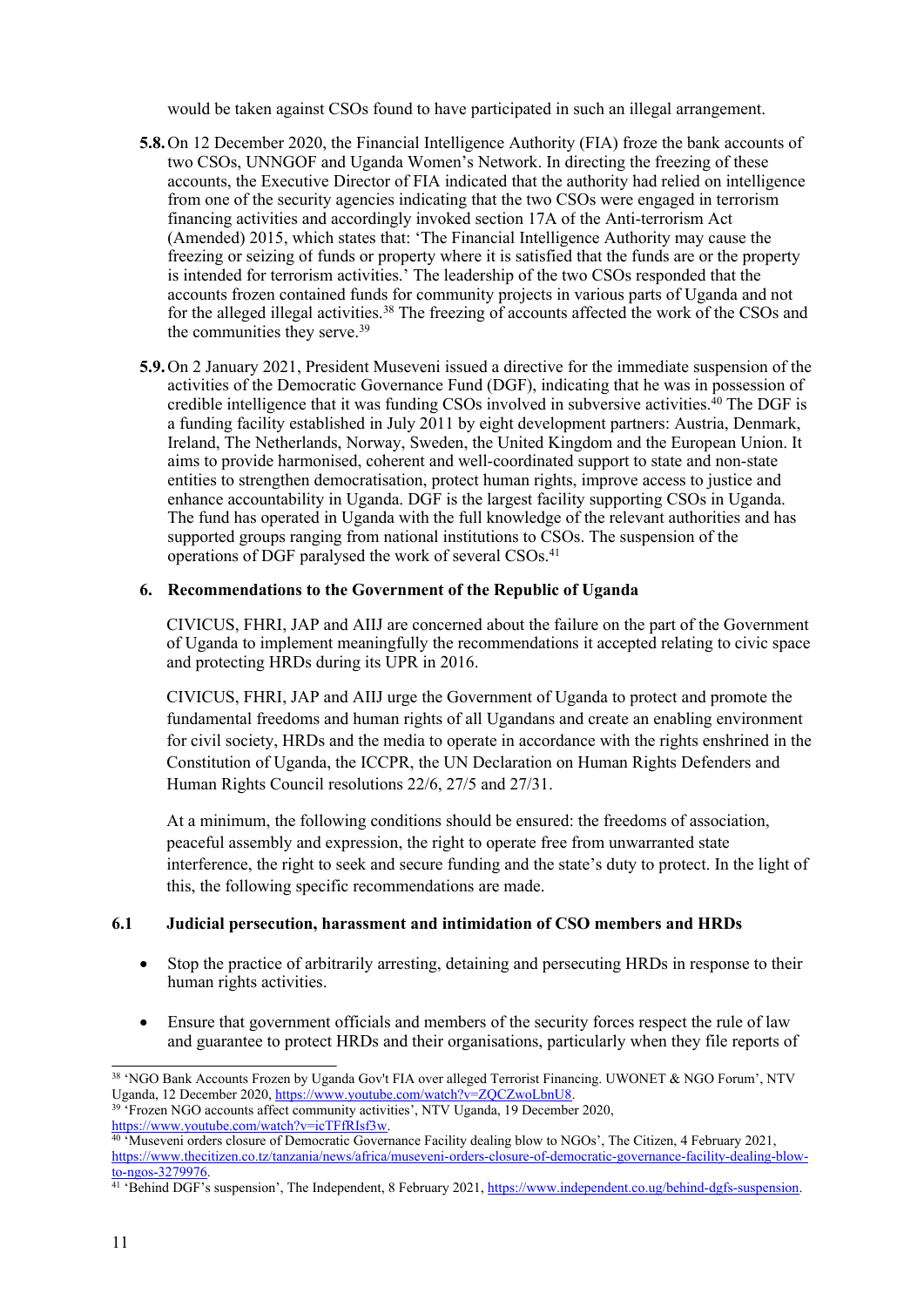threats against their lives and organisations.

- $\bullet$  Ensure that CSOs and HRDs can operate in <sup>a</sup> safe environment and that all allegations of intimidation, harassment and violence are fully investigated.
- $\bullet$  Review restrictive provisions of the Penal Code that are used to target journalists and ensure they are in line with Uganda'<sup>s</sup> domestic and international human rights obligations.
- $\bullet$  Respect, protect and promote the human rights of all, without discrimination on any grounds, including sexual orientation, gender identity or same-sex relationships between consenting adults.

#### **6.2 Freedom of expression and attacks on journalists**

- $\bullet$  Thoroughly investigate threats, torture and other inhumane and degrading treatment committed against journalists and attacks on media houses, bring to justice those responsible and guarantee reparations to the victims.
- $\bullet$  Stop imposing bans on social media and desist from shutting down the internet at politically critical moments and allow citizens their rights to access online platforms.
- $\bullet$  Refrain from issuing impromptu bans on independent radio stations and media agencies when they broadcast views of members of the political opposition and opinions that differ from those of the government.
- $\bullet$  Review restrictive provisions of the Penal Code that are used to target journalists and ensure they are in line with Uganda'<sup>s</sup> human rights obligations.
- c Annul the requirements imposed by the UCC on social media users to register and for online publishers to pay annual registration fees and guarantee <sup>a</sup> more enabling environment for the respec<sup>t</sup> of online freedoms.

#### **6.3 Freedom of peaceful assembly**

- $\bullet$  Allow peaceful assemblies to take place in line with Uganda'<sup>s</sup> human rights obligations and stop using violence to disperse public gatherings organised by members of the political opposition and civil society groups.
- Take measures to guarantee the right to peaceful assembly and avoid abuses in police activities and, if such abuses occur, ensure that they do not go unpunished.
- $\bullet$  Amend the Public Order Management Act, 2013 to ensure the freedom of peaceful assembly in line with international human rights standards.

#### **6.4 Freedom of association**

- $\bullet$  Amend the NGO Act, 2016, which restricts the right to freedom of association, to bring it into conformity with the Constitution and the ICCPR.
- $\bullet$  Stop implementation of the NGO validation directive and instead strengthen the capacity of the National Bureau for NGOs to monitor civil society through the District NGO Monitoring Committees and Subcounty NGO Monitoring Committees established under the NGO Act,